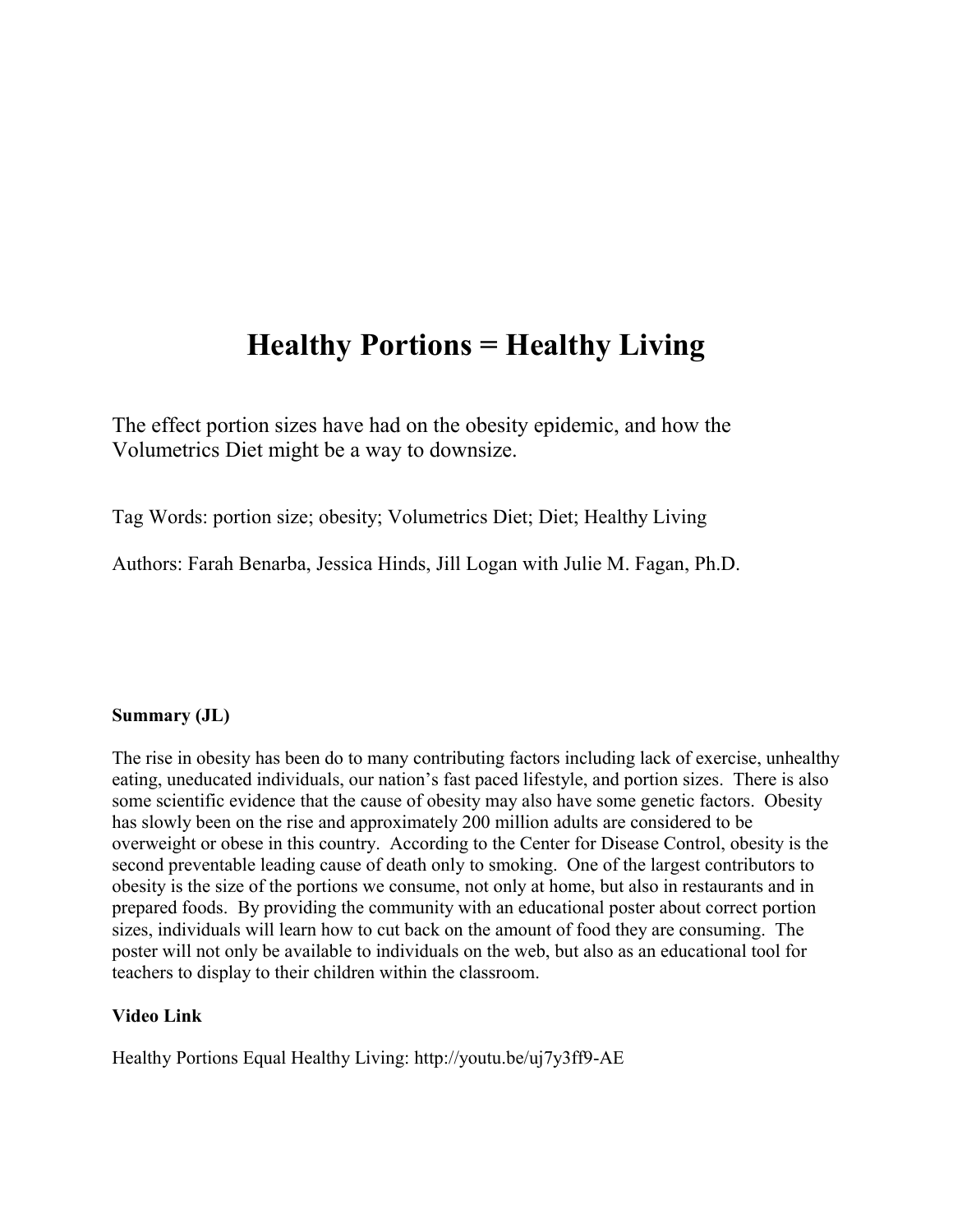## **The Issue: Obesity**

#### What is Obesity? (JH)

Obesity is perceived to be excessive body fat. A person is considered obese when his or her [weight](http://www.webmd.com/diet/tc/healthy-weight-what-is-a-healthy-weight) is  $20\%$  or more above normal weight<sup>1</sup>. The most common method for determining excess body fat would be by using the BMI. BMI stands for Body Mass Index, it is a tool used to estimate an individual's relative body fat calculated from his or her height and weight.<br>Determine your Body Mass Index (BMI)



**Figure 1: Chart which is used to determine individuals Body Mass.** 

According to researchers at the Centers for Disease Control Prevention, "obesity is now second only to smoking as a cause of mortality in the United States… Obesity has been linked to heart disease, colon cancer, stomach cancer, breast cancer, diabetes, arthritis, high blood pressure, infertility and strokes"<sup>2</sup>. Obesity is an issue that affects all ages, races and gender. Obesity has become a growing global issue as well as well as a problem within the United States. Obesity has reached epidemic proportions in the United States and threatens to impact the health and wellbeing of numerous children and adolescents<sup>3</sup>. Obesity is caused by over excessive eating and little exercise.

In today's society some of the reasons why obesity has rapidly increased in the last few decades is due to… increasingly cheap, high calorie food (example, fast food — or "junk food"), prepared foods that are high in things like salt, sugars or fat, combined with our increasingly sedentary lifestyles<sup>4</sup>. One reason in particular Obesity is a major concern in the United States is due to fast food. Fast food is not cooked in a healthy and productive manner. This is not beneficial to ones health, not only does these types of food have a high dosage of saturated fatty acids, and can clog arteries, but this also raises the rate for obesity.

A major cause in such unhealthy weight gain is poor eating habits and fatty foods like fast food as well as junk food. Junk food refers to items that taste good but lack nutritional value and are often very high in calories and fat. Chips, soft drinks, candy bars, cookies, and many meals purchased at fast-food restaurants fit these criteria. People, who eat, more fast food and junk food intake more calories and more fat. The Obesity Society states, "Obesity is a disease that affects over one-third of the adult American population (approximately 72 million Americans). The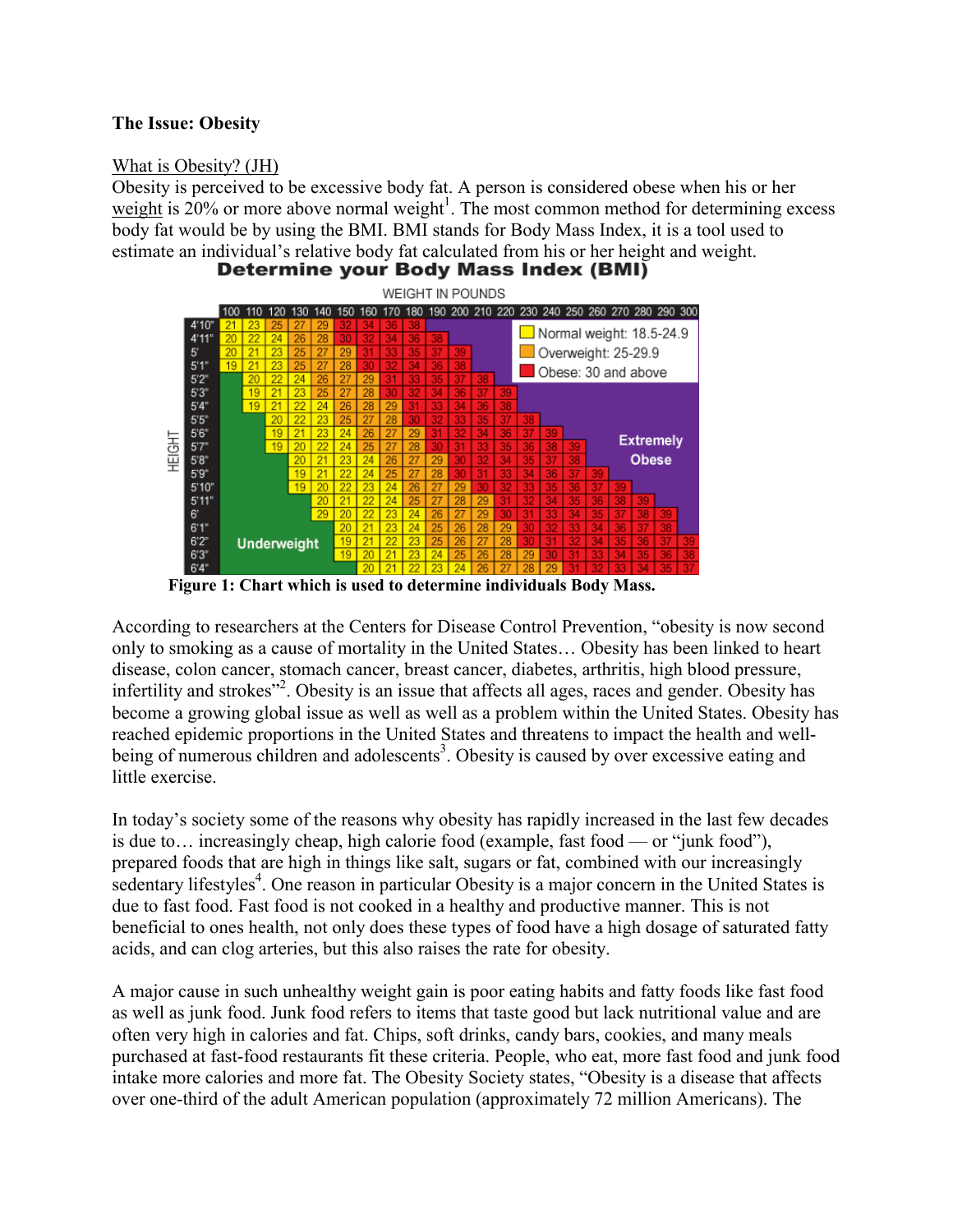number of overweight and obese Americans has increased since 1960... Today, 66.3 percent of adult Americans (about 200 million) are categorized as being overweight or obese.<sup>55</sup> Not only is obesity affecting adults, it also affects children as well.

Obesity is an issue that affects more children and adults in the United States daily. The percentage of children and adolescents in this country is steadily increasing. Obesity is a chronic condition that affects all people. Overall there are a variety of factors that play a role in obesity. Factors that may lead to Obesity can be biological, behavioral and environmental.

Genetics, behavior and the environment can increase the risk of weight gain. Some science shows that genetics plays a role in obesity. According to World Now Medical Guide, "Genes can directly cause obesity in disorders such as Bardet-Biedl syndrome and Prader-Willi syndrome. However genes do not always predict future health… In some cases multiple genes may increase one's susceptibility for obesity and require outside factors; such as abundant food supply or little physical activity."<sup>5</sup>This is why in many cases genes and behavior may both be needed for a person to be overweight.

Genetics is not the only cause of Obesity. It is often said that, if one or both of your parents are obese, your chances of being obese are greater. This may be due to shared genes or to a shared environment, which may include high-calorie foods and inactivity. In fact according to Pediatrician Hill James, "Despite obesity having strong genetic determinants, the genetic composition of the population does not change rapidly. Therefore, the large increase in . . . [obesity] must reflect major changes in non-genetic factors." <sup>7</sup>Another factor that can lead to Obesity would be the accessibility to fast foods and pre-packaged foods. While such foods are fast and convenient they also tend to be high in fat, sugar, and calories. Choosing many foods from these areas may contribute to an excessive calorie intake. Portion size has also played a role in Obesity. People tend to eat more when they feel hungry and eating larger portion sizes. This results in increased calorie consumption. If the body does not burn off the extra calories consumed from larger portions, fast food, or soft drinks, weight gain can occur.

As you people get, they tend to be less active. As you age the amount of muscle in your body decreases. This lower muscle mass leads to a decrease in metabolism. In which these changes also reduce calorie needs. Your metabolism dictates how effectively the calories you take in are used. Weight gain is usually different from person to person. Each person has to take care of their own calorie needs. Therefore, if your caloric intake is not decreased as you don't decrease your caloric intake as you age, you can will more then likely gain weight.

People also tend to over eat when they are stressed or feeling different emotions. Many people eat in response to negative emotions such as boredom, sadness, or anger. It is often viewed in the media that women who tend to over eat are dealing with symptoms of depression and low selfesteem. Some people also go on binge eating episodes, which can turn into an eating disorder. During a binge eating episode, people eat large amounts of food and feel that they cannot control how much they are eating.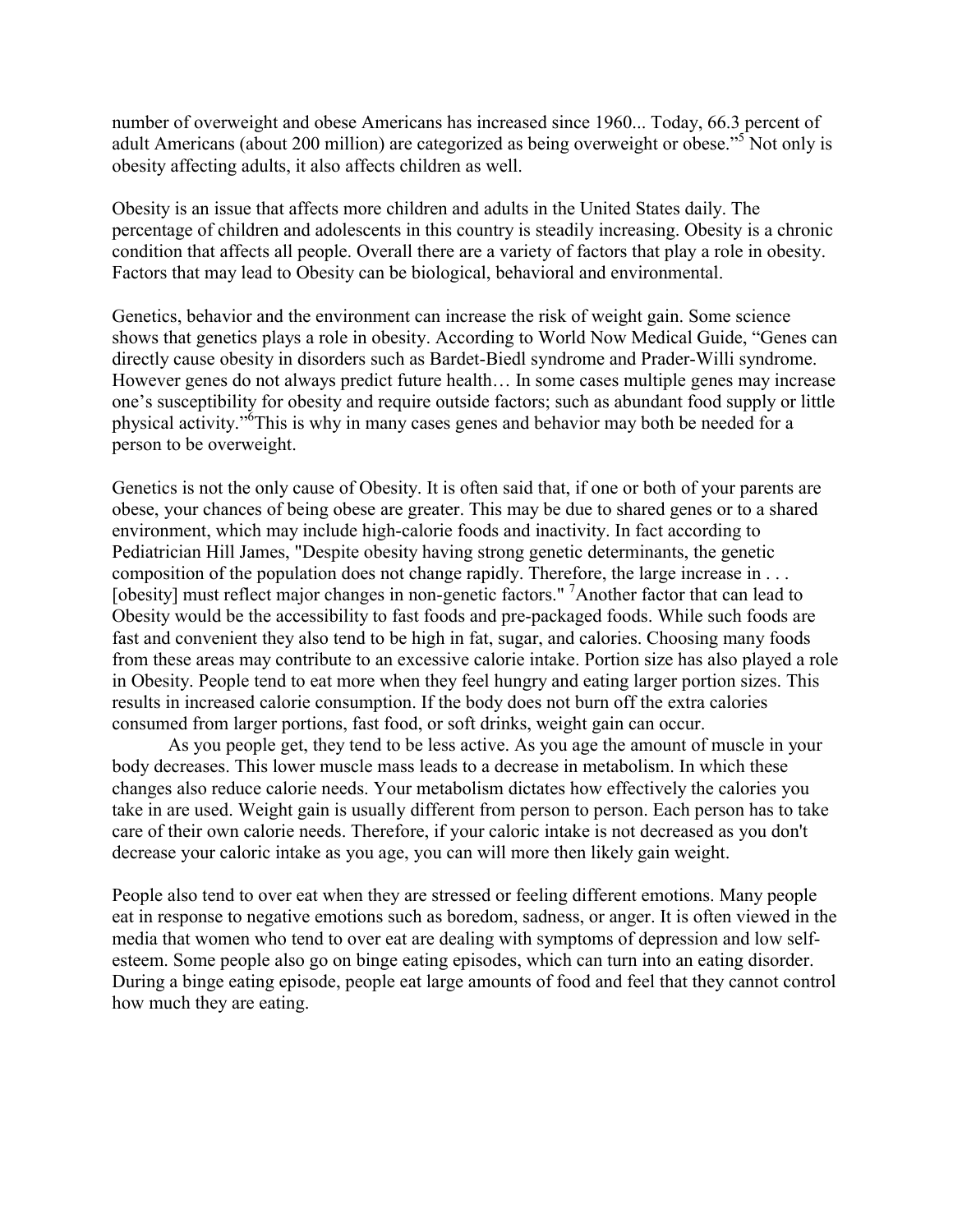Another underlying factor that that can lead to Obesity would also include sleep deprivation. New research has found that, "Adults under age forty who get less than five hours of sleep a night have higher concentrations of visceral fat. This type of fat, which wraps itself around internal organs, is much worse for your health than a double chin or cellulite on your thighs<sup>8</sup>". Other studies have shown that sleep deprivation disrupts everything from blood sugar control to food cravings.

Weight gain is also a result of extra calorie consumption, decreasing calories used (physical activity) or both. Personal choices concerning calorie consumption and physical activity can lead to energy imbalance. This is why it is important that people practice eating healthy on a daily basis. Young people as well as adults need to practice healthy lifestyle habits. This would include eating healthy foods and doing more physical activities.

#### Complications of Obesity (JL)

Although obesity can lead to bullying and self-esteem issues, especially among children, the bigger problem is the increased risk of health risks associated with obesity. There are many medical conditions related to having excess body fat including hypertension, Type 1 and Type 2 diabetes, cardiovascular problems, and respiratory issues. Type 2 diabetes is becoming an increasing problem for adults as well as children. "Approximately 85% of people with diabetes are type 2, and of these,  $90\%$  are obese or overweight<sup> $\mathcal{P}$ </sup>. Although all this medical conditions may not affect an obese individual at one time they do play a part in ones everyday life.

The excess body fat carried around by individuals can lead to osteoarthritis, near the knees and hips because of the increased wear and tear of the weight bearing joints. Sleep apnea is also a common complication among individuals, which is caused by fat deposits in the neck area that lead to blockage of the air passageway. The heart also begins to function improperly, which can result in hypertension and stoke<sup>10</sup>. Many of these issues are life-threatening, but are reversible with reduction in weight through controlled calorie intake and exercise.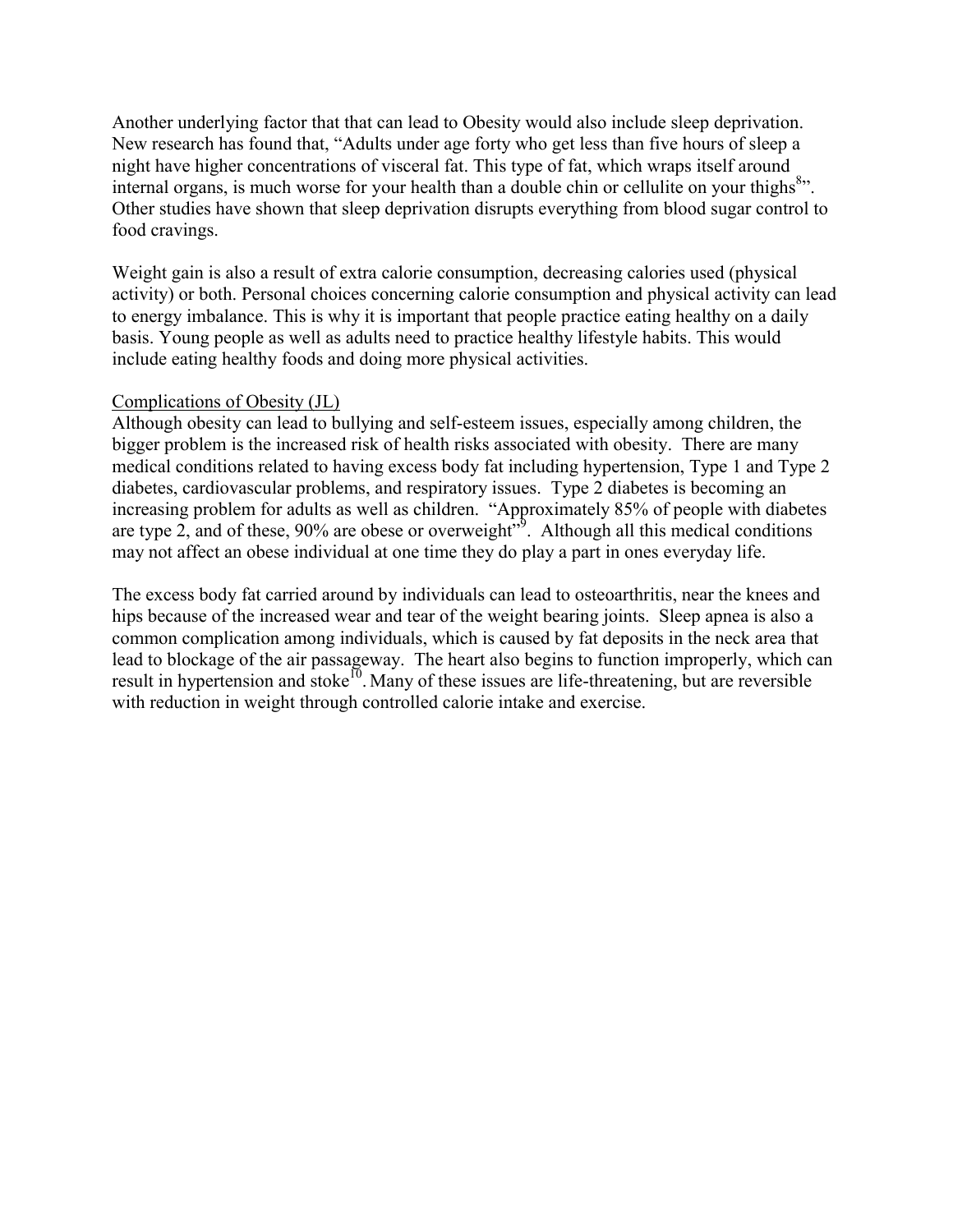| Obesity is Associated with an Increased Risk of:                                                                                                                                                                                                                                                                                          |                                                                                                                                                                                                                                                                                                                                                                                       |
|-------------------------------------------------------------------------------------------------------------------------------------------------------------------------------------------------------------------------------------------------------------------------------------------------------------------------------------------|---------------------------------------------------------------------------------------------------------------------------------------------------------------------------------------------------------------------------------------------------------------------------------------------------------------------------------------------------------------------------------------|
| • premature death<br>• type 2 diabetes<br>heart disease<br>• stroke<br>• hypertension<br>· gallblackler disease<br>· osteoarthritis (degeneration of car-<br>tilage and bone in joints)<br>• sleep apnea<br>• asthma<br>breathing problems<br>· cancer (endometrial, colon, kidney,<br>gallblackler, and postmenopausal<br>breast cancer) | • high blood cholesterol<br>• complications of pregnancy<br>· menstrual irregularities<br>• hirsutism (presence of excess body<br>and facial hair)<br>· stress incontinence (urine leakage<br>caused by weak pelvic-floor<br>muscles)<br>• increased surgical risk<br>· psychological disorders such as<br>depression<br>• psychological difficulties due to<br>social stigmatization |

# TABLE 1: HEALTH RISKS ASSOCIATED WITH OBESITY

Adapted from www.niddk.nih.gov/health/murit/pubs/statobes.htm<sup>26</sup>

#### **Figure 2: List of medical conditions associated obesity from the Surgeon General's Office**

The medical condition, associated with obesity, which has been on the greatest rise, is Type II diabetes. Type II, also known as non-insulin depend diabetes mellitus (NIDDM), has been steadily affecting many Americans. The disease is associated with the body unable to produce enough insulin compared to the amount of glucose present. The excess glucose is usually excreted through the urine, which is one sign of diabetes. Type II diabetes can easily be controlled through weight reduction, and in extreme cases the individual may need to inject daily insulin shots or a prescription drug<sup>11</sup>.

#### State-Wide and National Programs Addressing Obesity (JL)

The obesity epidemic has been sweeping the nation for the last few years and many individuals have developed programs to turn this national problem around. Many programs have been set up both state and nationwide. There are many factors that contribute to the state of obesity our country is currently facing. Lack of physical activity, fast-paced life style, the economy, and especially the eating habits of Americans are a few of the contributing to obesity today. According to the CDC, only 28% of those living in New Jersey eat fruits and vegetables at least five times a day.

Shaping NJ is a state-wide program under the Office of Nutrition and Fitness. The plan of Shaping NJ addresses six different target behaviors to control obesity and other chronic diseases. Some of the behaviors they plan to address are increasing the consumption of fruits and vegetables, increase physical activity, decrease television watching, and decrease the consumption of sugar-sweetened beverages and energy-dense foods. They plan to focus their plan on the communities who are surveyed to have the greatest need for action<sup>12</sup>.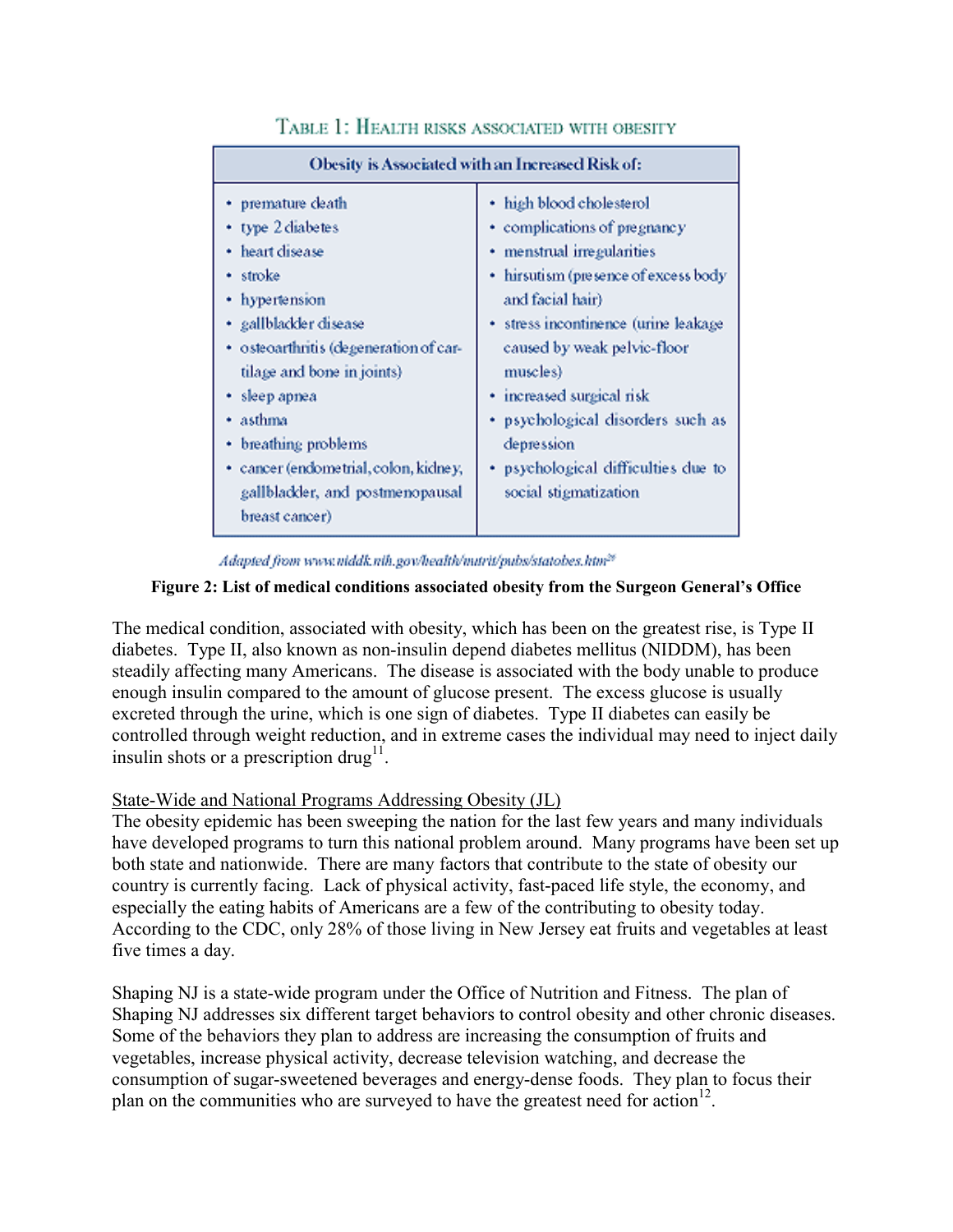The National Alliance for Nutrition and Activity (NANA) promote healthy eating and physical activity within legislative and executive branches of government. The NANA's policy priorities include strengthening the National School Lunch Program, Model Local School Wellness, and strengthening programs both nationwide and state-wide regarding nutrition, physical activity, and obesity. Regarding the school food policy, they have worked to change the food that is served outside of school meals. Foods in after school programs and vending machines are low in nutrition, high in fat and sugar, and slowly increasing the rate of childhood obesity $13$ .

The first lady of the United States, Michelle Obama, has become very involved in promoting healthy eating habits and physical activity around the nation. She developed a program, Let's Move, which focuses on attacking the childhood obesity epidemic. The campaign looks to improve food in schools, improve access to healthy, affordable foods, increase physical activity, and educate parents and caregivers on nutrition and exercise<sup>14</sup>. The Let's Move website provides facts and tip to healthy eating and exercise.

Many state and national programs have been developed to try and overcome the obesity our country is facing today. The problem with overweight and obese individuals in American may not only be what we are eating or how much we are exercising, but another large contributing factor maybe how much we are eating. Allowing ourselves to consume cheeseburgers and French fries once in a while is ok, but the proportions and quantities of the cheeseburgers and shakes is becoming a daily event for many American families. Informing and educating children and adults about portions and the nutritional content of the foods they are consuming can really impact and change the way many Americans are eating.

#### Portion Control (FB)

As mentioned above, the prevalence of overweight and obese children and adults have sharply increased<sup>15</sup>. Weight gain isn't just from one cause, the basic cause of obesity is when an excess of energy intake is more than the expenditure of energy<sup>15</sup>. The nutrition of people is definitely a cause of obesity, but at the root of the nutrition aspect of obesity is the rise in portion sizes. Generally, Americans are consuming more energy than they have in the past. There are many contributions to this increase. One of which is the rise in the amount of food eaten away from home. In the late 1990s, about 47% of an American's total food consumed came from outside the home<sup>15</sup>. That's just less than half of all the food consumed by people. This wouldn't be so bad if the food was more nutritional and the portion sizes of these unhealthy foods we're decreasing, not increasing.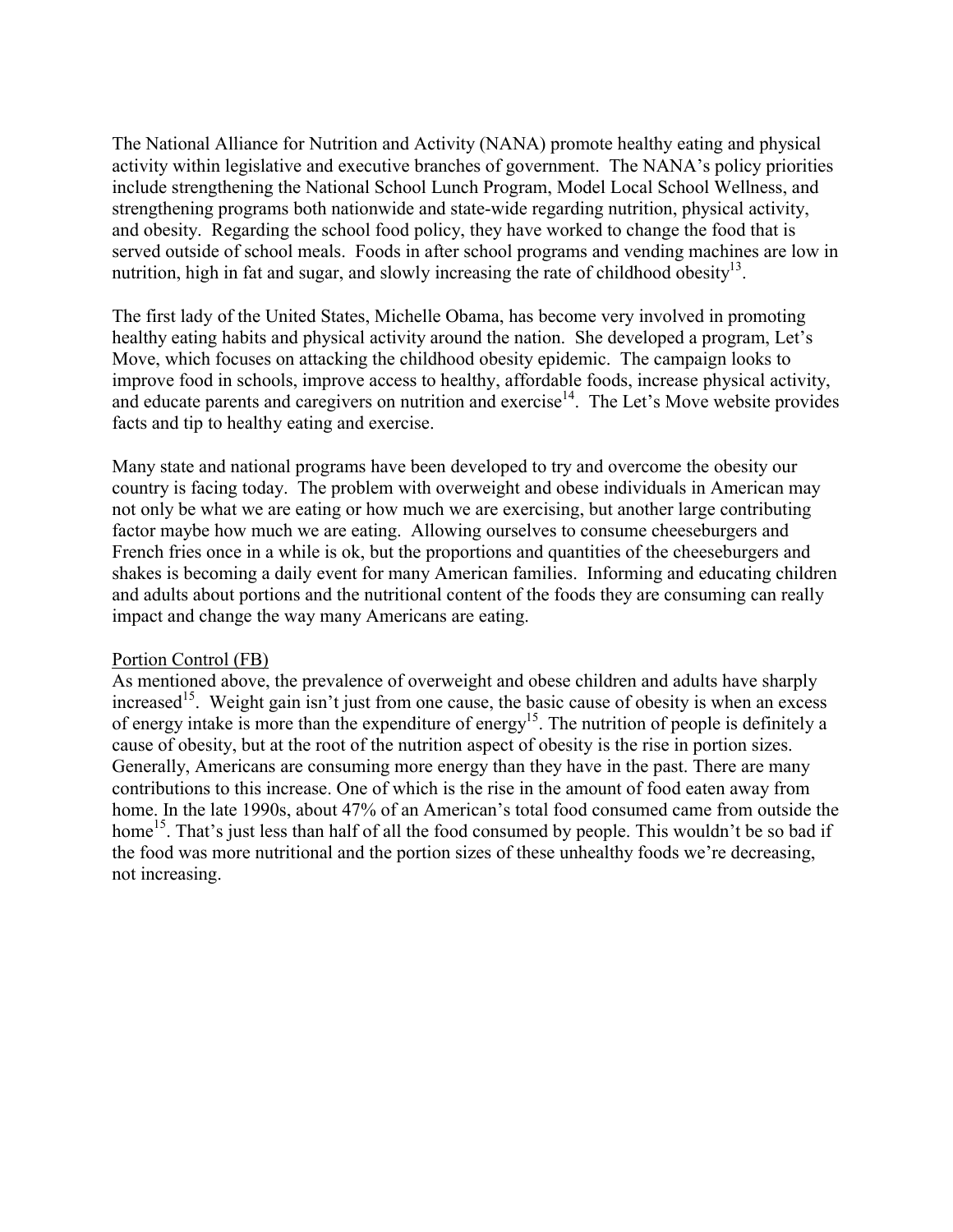

**Figure 3: Displaying the increase in portion sizes between the years 1970-1999**

As seen in the above graph, portion sizes in the past 30-40 years have dramatically increased. Increasing portions provides two problems, people generally eat more energy that is not needed, and by providing larger portions, it's increasing the people to eat more all the time, not just occasionally<sup>15</sup>. However, as portion sizes increase, the information available about portions is becoming less and less accessible. Proper portion sizes are only listed on food labels of purchased foods, according to the US Food and Drug Administration (FDA)<sup>15</sup>. The US Department of Agriculture (USDA) suggests choosing "sensible portions", but these are not adequately defined<sup>15</sup>. As seen in the graph below however, the food portions of many common food items, like pasta and cookies, is greatly exceeds the standards provided by our government. These foods are already prepared and ready-to-eat, and are food that has been prepared at outside eating establishments, such as fast food chains and independent shops.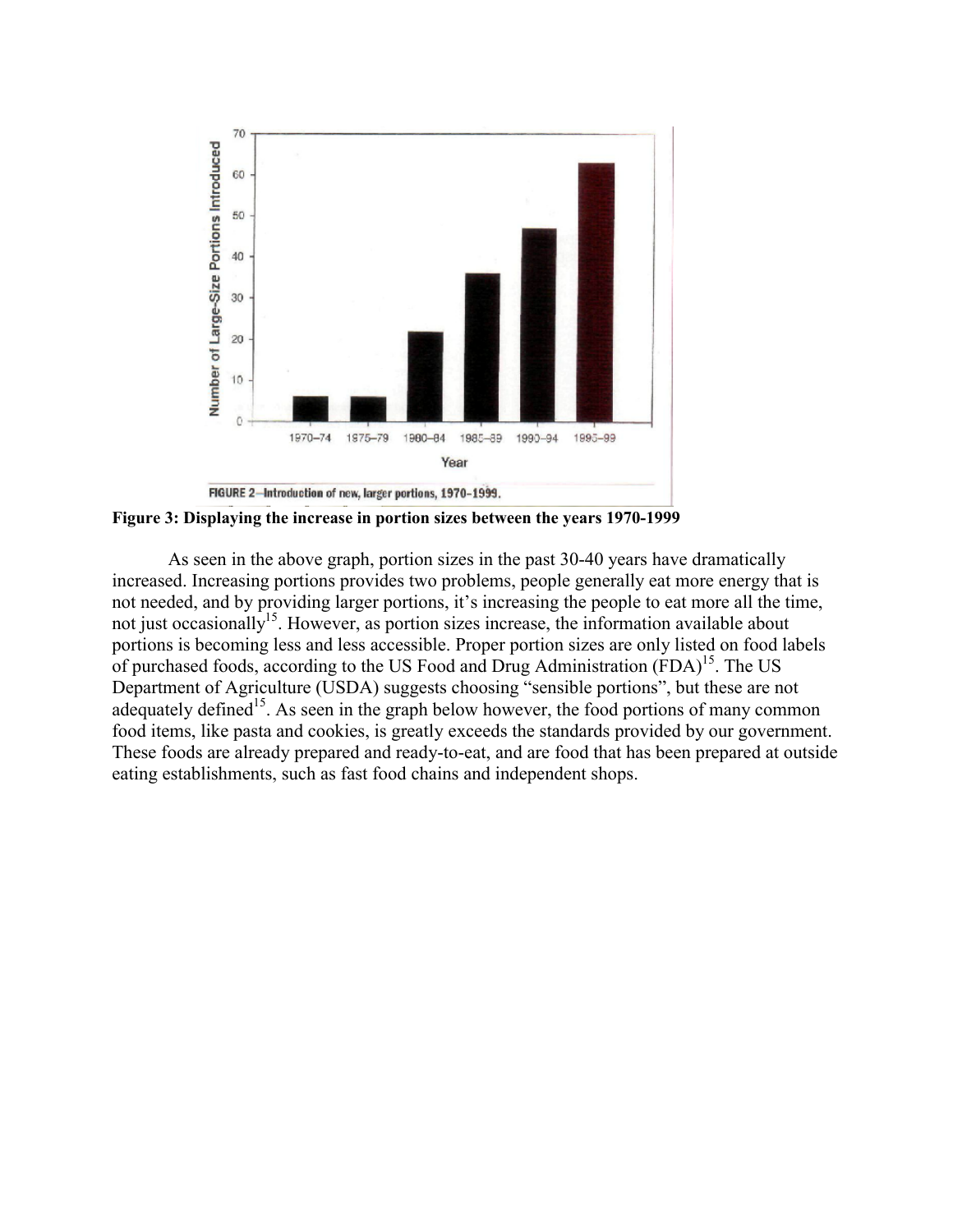

FIGURE 1-Percentage difference between actual portion sizes of ready-to-eat prepared foods and standard US Department of Agriculture (USDA) and US Food and Drug Administration (FDA) portion sizes.

#### **Figure 4: Standard portions recommended by the USDA and FDA compared to ready-to-eat prepared meals**

Portion sizes in America are becoming out of control. The marketplace portion sizes have significantly increased since the 1980s, as seen above, and have greatly exceeded the US government standards of portions<sup>15</sup>. There are many reasons for the increase in portion sizes such as the tremendous growth of the food service industry and the fact that most people want more food for their money<sup>15</sup>. For example, at 7-Eleven, their 32oz. Gulp drink ends up costing 2.7 cents/oz. which is about half the price of the 16 oz. Gulp, which is about 5 cents/oz<sup>15</sup>. However, what people don't understand is that although they may be saving money they are doubling their caloric intake. In order to end obesity, people need to stop consuming as many calories, and this will only be done with either lowering the portion sizes or changing what kind of foods people are eating in large amounts.

#### Volumetrics (FB)

One problem people often find with dieting is still feeling hungry and not satisfied when cutting calories. Most people believe that in order to lose weight, the caloric intake must be lowered, which must mean eat less food. This isn't necessarily the case. A dietician, Barbara Rolls, Ph.D., suggests instead of counting calories for your diet, to instead consider just the energy density of the foods they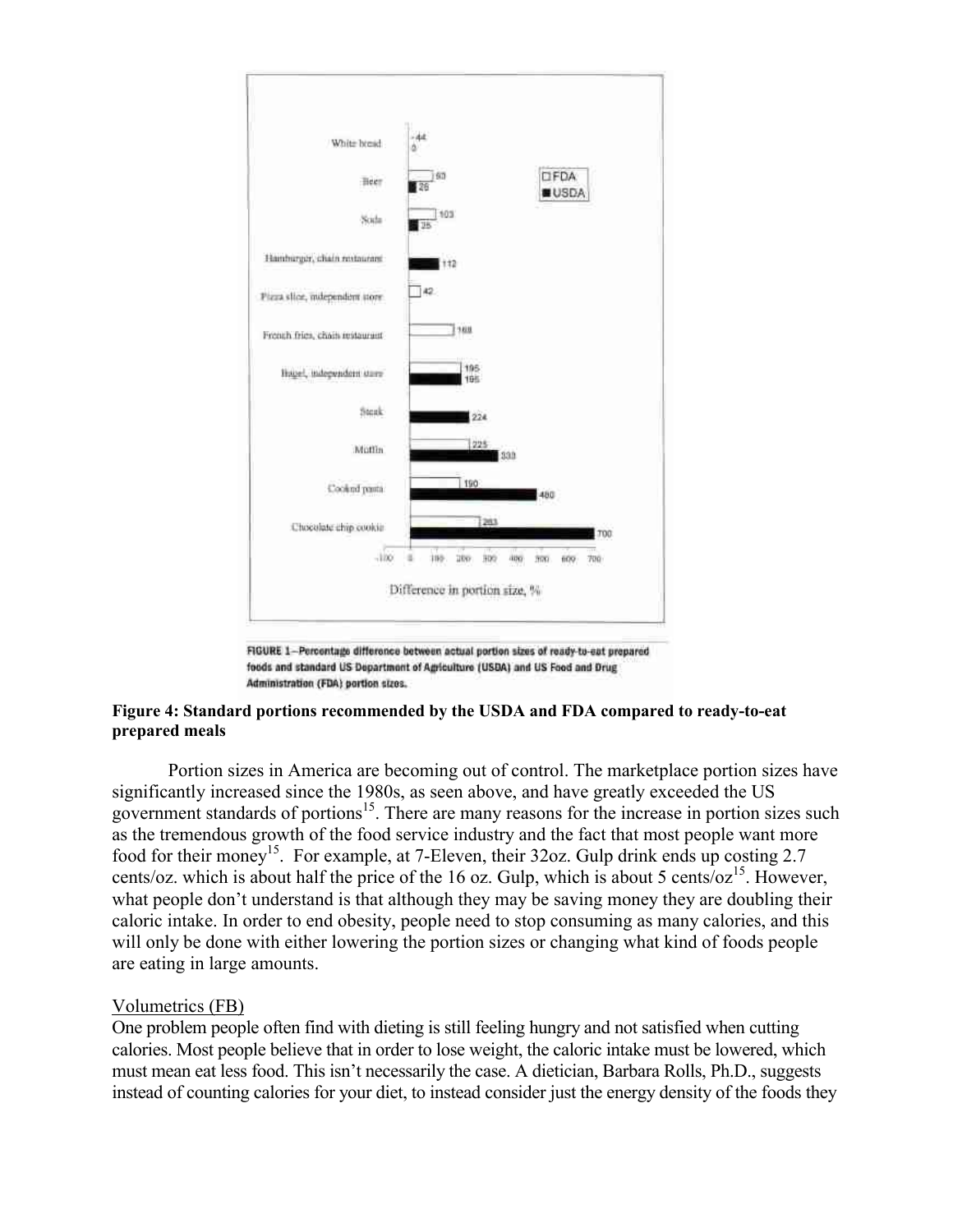are consuming. She is the founder of the Volumetrics Eating Plan, which instead of looking at the amount of calories of a particular food, looks at the energy density<sup>16</sup>. This diet recommends eating lower energy density foods over foods that are high in energy density, and not have to change the amount of food that is eaten. Energy density of foods is figured out by calculating the calories per gram of that food<sup>16</sup>. Foods that have low energy density are typically bigger and bulkier, but generally have fewer calories<sup>16</sup>. They are typically vegetables, which are high in fiber and water content<sup>16</sup>. Between the larger amounts of food you can consume because of the low caloric content, and the high water content of these low energy dense foods, dieters will immediately feel full after eating a meal.

There are various tricks and methods that can be used to improve the nutritional quality of a meal and lower its energy density. For example, take a serving of traditionally made macaroni and cheese. As seen below, it usually consists of about 540 calories<sup>17</sup>. However, if you make macaroni and cheese the Volumetrics way, you can lower it down to about 315 calories<sup>17</sup>. This can happen by adding in lots of vegetables, such as tomatoes and spinach, use fat free milk, light cream cheese and butter instead of whole milk, full-fat cheddar cheese and margarine<sup>17</sup>.



**Figure 5: Traditional Macaroni & Cheese vs. Volumetrics Macaroni & Cheese.** 

In order to cut the calories but still be able to eat the same amount of food as before, foods with higher energy density must be replaced with healthier versions. As mentioned above, this usually means foods with high fiber and water content, which are typically fresh fruits and vegetables. However, these vegetables shouldn't be fried or breaded which adds unnecessary calories<sup>17</sup>. Simply steaming or sautéing vegetables will provide enough taste for enjoyment. A typical healthy eating plan with the Volumetrics diet stresses the importance of eating fruits, vegetables, whole grains and low-fat or fat-free dairy products<sup>16</sup>. It also includes eating lean proteins such as poultry, fish, nuts and beans<sup>16</sup>. All of the foods mentioned above have an energy density of 0.6-1.5 calories per gram<sup>18</sup>. Eating foods such as these should lower the amount of saturated and trans fats eaten, and make you lose weight.

The Volumetrics Diet Plan is an excellent way to fight the increasing portion sizes of today's society. It doesn't lower the amount of food eaten in any way, letting people still feel full and satisfied after meals, unlike other diets. However, Volumetrics increases the amount of fruits and vegetables people eat, replacing the high calorie foods with foods that are healthier and lower calories. Even without lowering the amount of food eaten, people following the Volumetrics diet still lose weight. This type of dieting plan is exactly the type of plan needed to fight obesity.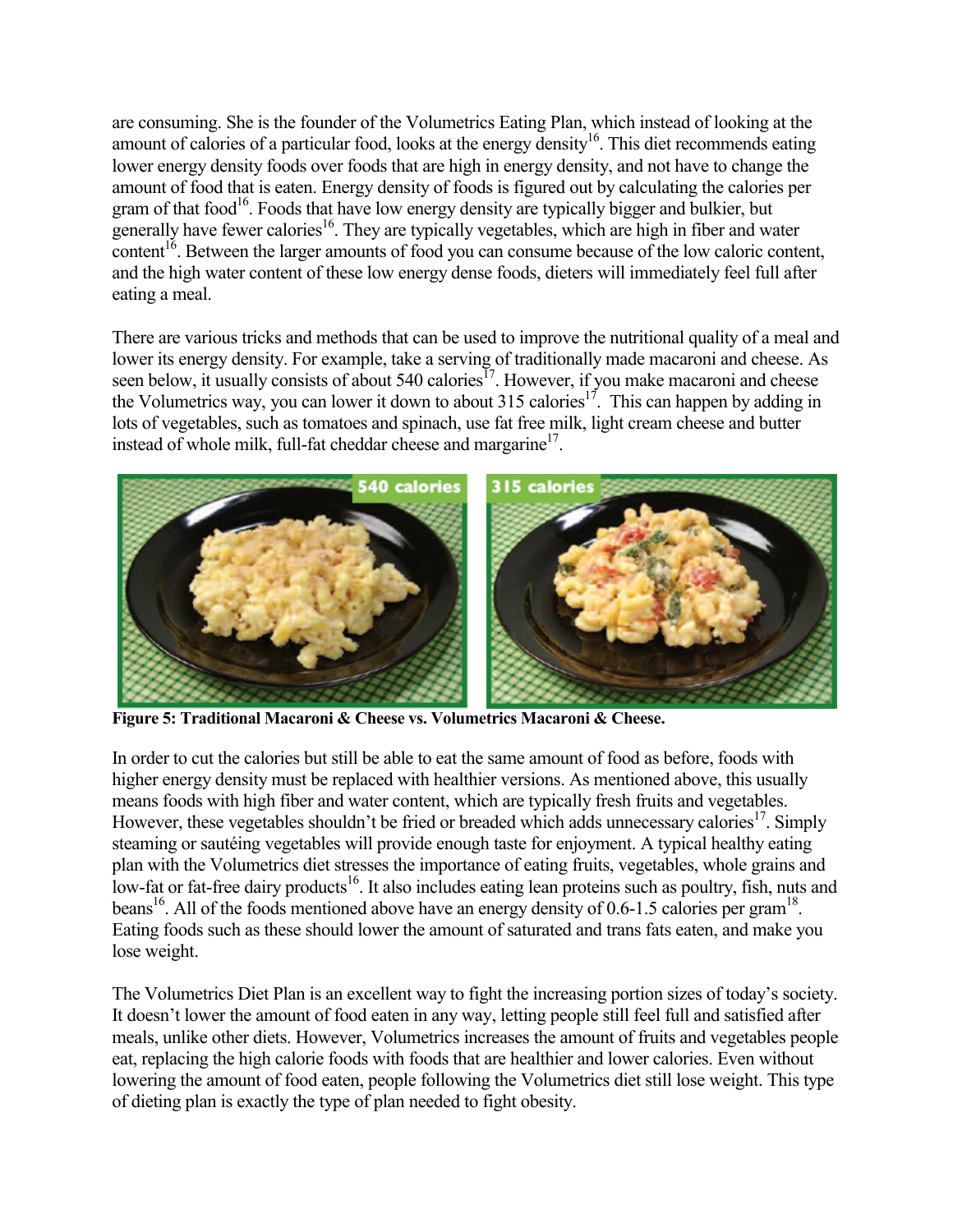#### **The Service Project: Poster and Information**

Our plan to fight obesity is by creating a poster with plenty of information about the rise in portion sizes, how big portion sizes should be, and healthy tips for eating right throughout a typical day. This poster also includes pictures of a meal that has more calories, but less food, and a salad with less calories and more food. We plan on making this poster available online through poster distribution agencies with the intention of making this information and poster available to the public. The poster will also be distributed to agencies that provide teachers with materials, in the hope that these posters will be printed out and posted around schools and in classrooms to also help end childhood obesity. We hope our poster will be used around the nation to help teach people the importance of portion sizes and what they can do to live a healthier, more nutritional life.

We plan on sending our poster to Teacher Created Resources<sup>19</sup>, an educational publishing company. They offer lesson plans and posters which can be directly printed from the computer. If we have our poster available on the web, we hope to be able to distribute them throughout the nation quickly.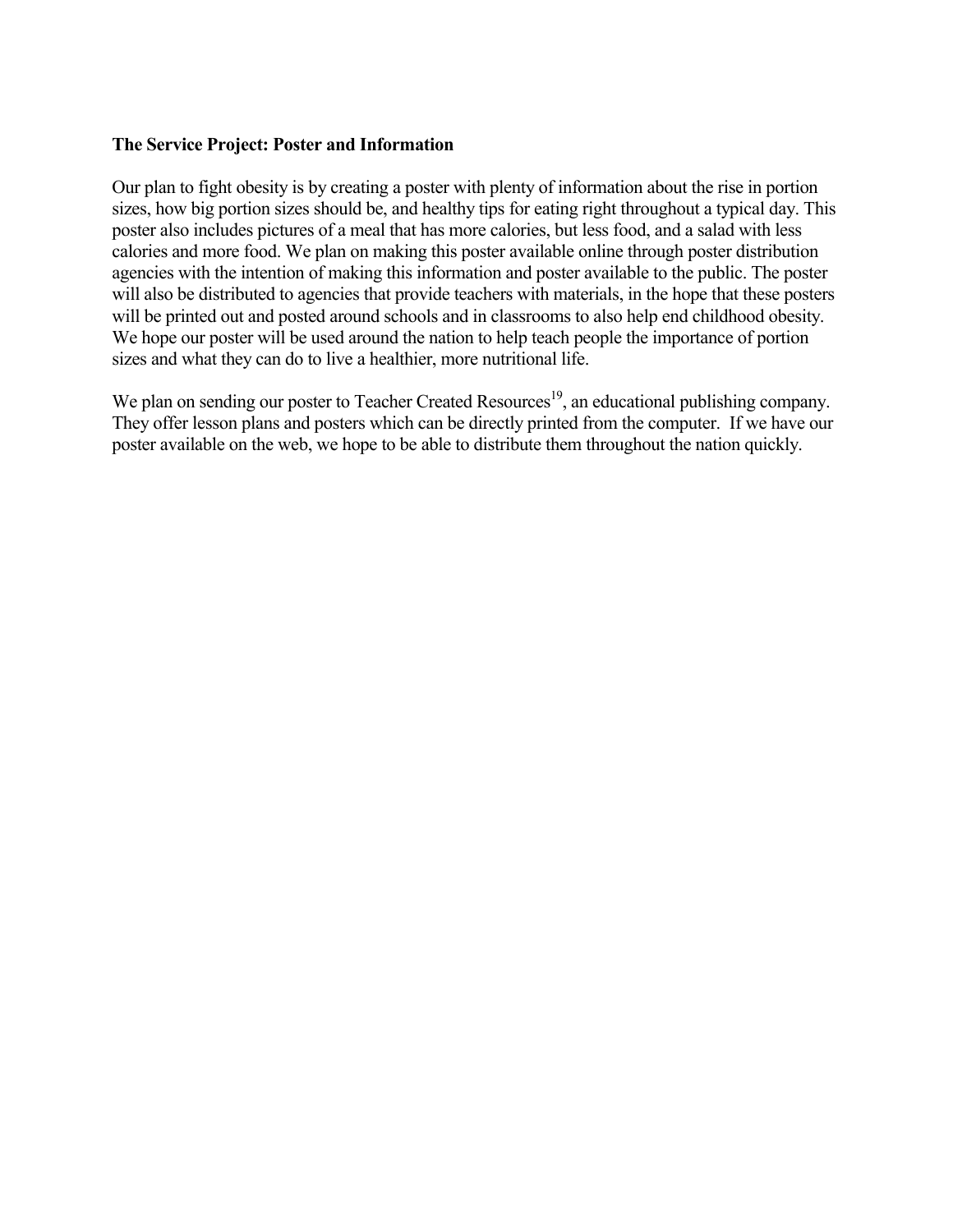# **References**

**1.** <http://www.webmd.com/>

**2**. Center for Disease Control Prevention

**3.** <http://igreen.tripod.com/gerpe/id27.html>

**4**.<http://www.globalissues.org/article/558/obesity>

**5**. The Obesity Society

**6**.<http://ww2.krem.com/Global/story.asp?S=2009937>

**7**. Hill, James O., and Trowbridge, Frederick L. Childhood obesity: future directions and research priorities. Pediatrics. 1998; Supplement: 571.

**8.** 2. Hairston KG, Bryer-Ash M, Norris JM, Haffner S, Bowden DW, Wagenknecht LE. Sleep Duration and Five-Year Abdominal Fat Accumulation in a Minority Cohort: The IRAS Family Study. Sleep, 2010; 33(3): 289-295.

**9**. World Health Organization. *Obesity and overweight*. 2010. Web.

http://www.who.int/dietphysicalactivity/publications/facts/obesity/en/

**10.** Autajay, Khristi R.D. *Obesity- Related Health Problems.* Rush University

Medical Center. Web. http://www.rush.edu/rumc/page-1116006426755.html

**11.** *American Diabetes Association.* 2010. Web. http://www.diabetes.org/

**12.** *A NEW Jersey, Shaping the Way We Live.* Office of Nutrition and Fitness. 2010. Web. 8 October 2010.

**13.** *National Alliance for Nutrition and Activity*. Center for Science in the Public Interest. 2007. Web. 10 October 2010.

**14**. *Let's Move – America's Move to Raise a Healthier Generation of Kids.* Partnership for a Healthier America. Web. 10 October 2010.

**15.** Young, L., & Nestle, M. (2002). The Contribution of Expanding Portion Sizes to the US Obesity Epidemic. *American Journal of Public Health*, *92*(2), 1-5. Retrieved November 20, 2010, from http://content.ebscohost.com/pdf18\_21/pdf/2002/APH/01Feb02/5982872.pdf

**16**. Beck, E. (n.d.). Volumetrics Diet Food List | LIVESTRONG.COM. *LIVESTRONG.COM - Health, Fitness, Lifestyle | LIVESTRONG.COM*. Retrieved November 20, 2010, from http://www.livestrong.com/article/207333-volumetrics-diet-food-list/

**17.** Healthy Weight: Healthy Eating for a Healthy Weight: Eat More, Weigh Less? | DNPAO | CDC. (n.d.). *Centers for Disease Control and Prevention*. Retrieved November 20, 2010, from http://www.cdc.gov/healthyweight/healthy\_eating/energy\_density.html

**18**. Baum, J. (n.d.). Volumetrics Foods List | LIVESTRONG.COM. *LIVESTRONG.COM - Health, Fitness, Lifestyle | LIVESTRONG.COM*. Retrieved November 20, 2010, from http://www.livestrong.com/article/267031-volumetrics-foods-list/

**19**. Teacher Created Resources. Westminster, CA. http://www.teachercreated.com/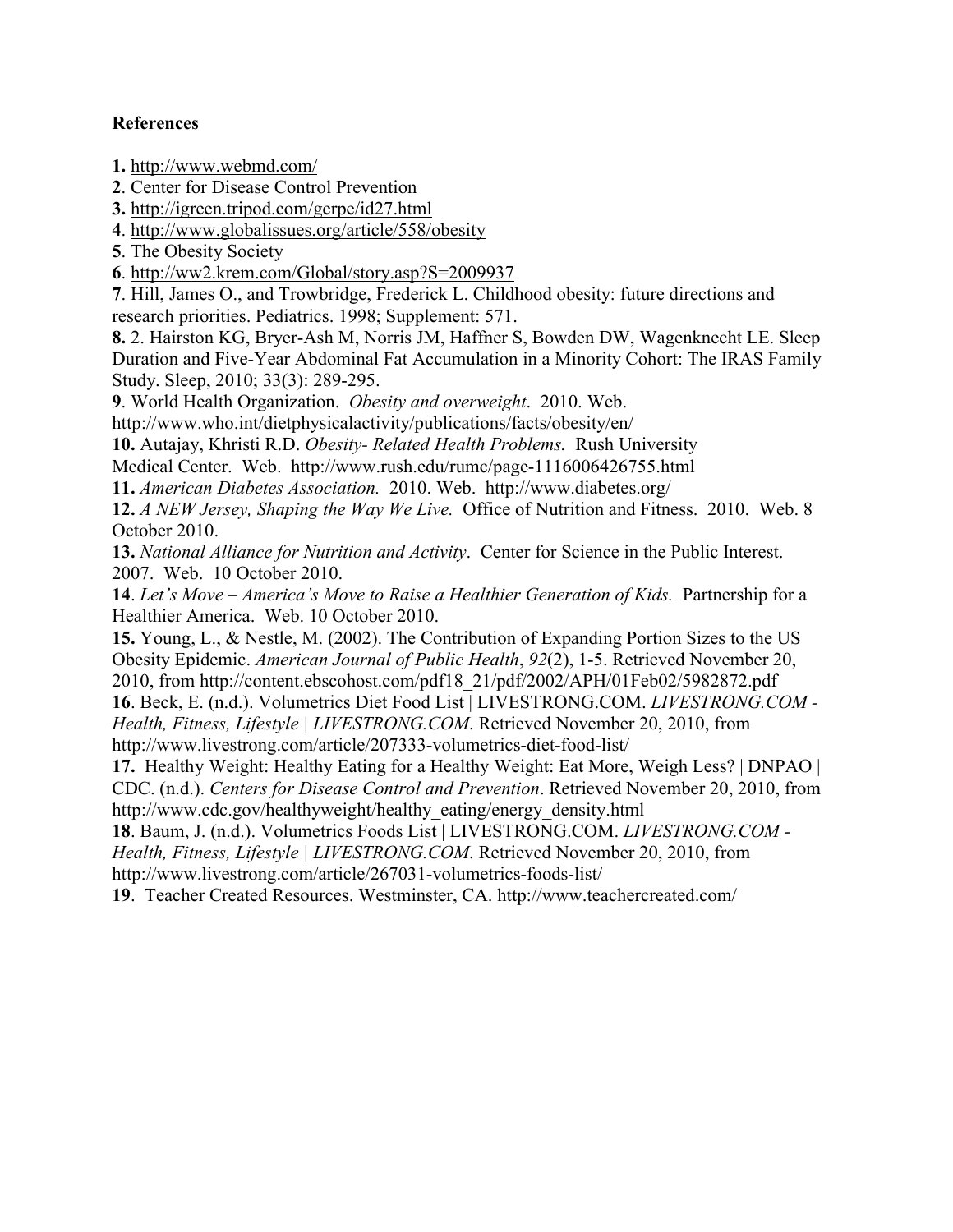#### **Editorials**

# Obesity and Portion Control

#### By: Farah Benarba

The sizes of portions in the United States have increased dramatically in the past 30 years, with the average portion sizes in soft drinks increased from 12.2 oz. to 19.9 oz. As the sizes of our portions have increased, the rates in obesity in this country have as well. However, three Rutgers students, along with their professor Julie Fagan, are trying to fight obesity by raising awareness of this rising trend.

One of the biggest problems with dieting is that people often just aren't satisfied with their meal, usually because they do not feel full. We plan on introducing to students a variation of the Low Calorie High Volume diet. This diet encourages eating lots of vegetables and healthy proteins, like chicken breast, spinach and zucchini that are tasty and have very low amounts of calories. These types of food you can eat in large quantities and become full, without having to eat a lot of calories. However, since according to the CDC, only 28% of those living in New Jersey eat fruits and vegetables at least five times a day, it seems that many people are not aware of this new nutrition program.

We are creating a poster containing this information and also traveling to dining halls around campus talking to students about this new diet. We will give them facts about the foods they are eating, and educate them on the new nutrition plan we are trying to get out to the public. We hope that with our help, these students will learn some new proper nutritional facts and end the urban myth of the "Freshman 15". We all want to take better care of our bodies and try to live the healthiest life as possible, why not start now? Hope to see you all around campus!

*Farah Benarba is junior studying biotechnology at Rutgers.*

Childhood Obesity in the U.S Sent to The Star Ledger – Middlesex County

 $\mathcal{L}_\mathcal{L} = \{ \mathcal{L}_\mathcal{L} = \{ \mathcal{L}_\mathcal{L} = \{ \mathcal{L}_\mathcal{L} = \{ \mathcal{L}_\mathcal{L} = \{ \mathcal{L}_\mathcal{L} = \{ \mathcal{L}_\mathcal{L} = \{ \mathcal{L}_\mathcal{L} = \{ \mathcal{L}_\mathcal{L} = \{ \mathcal{L}_\mathcal{L} = \{ \mathcal{L}_\mathcal{L} = \{ \mathcal{L}_\mathcal{L} = \{ \mathcal{L}_\mathcal{L} = \{ \mathcal{L}_\mathcal{L} = \{ \mathcal{L}_\mathcal{$ 

#### Dear Editor,

Obesity is an issue that affects more and more children and adolescents in the United States daily. Growing up as a child I was constantly exposed to fast food. Weighing almost two hundred pounds at the age of twelve, being told obesity runs in my family, and I am suppose to be big. I then realized that I had to make a conscious decision to lose my excessive weight gain and want a healthy life for my self. According to researchers at the Center for Disease Control Prevention, "Obese youth are more likely than youth of normal weight to become overweight or obese adults, and therefore more at risk for associated adult health problems, including heart disease, type 2 diabetes, stroke, several types of cancer, and osteoarthritis". It is important that kids are introduced to healthy eating at an early age. Young people need to practice healthy lifestyle habits. This would include eating healthy foods and doing more physical activities. This is why I support first lady Michelle Obama's program "Lets Move". Her program focuses on the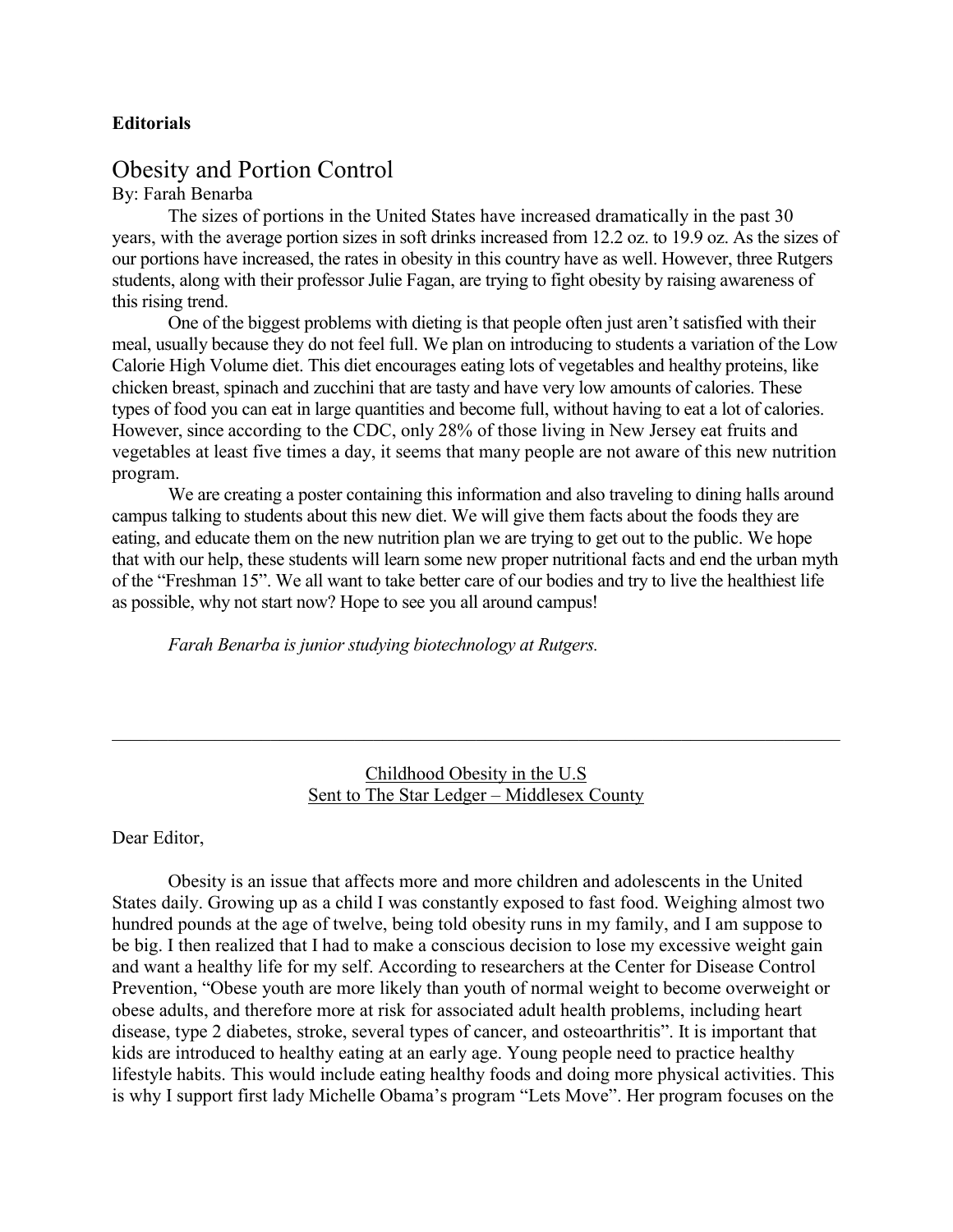issues with childhood obesity and how we can tackle this problem by improving food in schools and educate parents on nutrition and exercise.

 $\mathcal{L}_\mathcal{L} = \{ \mathcal{L}_\mathcal{L} = \{ \mathcal{L}_\mathcal{L} = \{ \mathcal{L}_\mathcal{L} = \{ \mathcal{L}_\mathcal{L} = \{ \mathcal{L}_\mathcal{L} = \{ \mathcal{L}_\mathcal{L} = \{ \mathcal{L}_\mathcal{L} = \{ \mathcal{L}_\mathcal{L} = \{ \mathcal{L}_\mathcal{L} = \{ \mathcal{L}_\mathcal{L} = \{ \mathcal{L}_\mathcal{L} = \{ \mathcal{L}_\mathcal{L} = \{ \mathcal{L}_\mathcal{L} = \{ \mathcal{L}_\mathcal{$ 

Signed, Jessica L. Hinds

> Jill Logan 111 Nichol Avenue New Brunswick, NJ 08901 jlogan18@eden.rutgers.edu

Bayshore Courier News C/O: Letter to the Editor 320 Kings Highway East PO Box 399 Middletown, NJ 07748

To Whom It May Concern:

As a nation, one of the biggest problems with our society today is obesity. Obesity has taken the country by storm and is becoming a bigger problem everyday. Not only is this issue affecting many adults today, but young school children are also suffering from the effects of this medical condition. There are many factors which affect this developing condition and as a nation I believe it can be overcome.

The first thing that needs to be done to control obesity is to make sure healthy meals are being provided for families both in the home and at school for young children. If we keep providing foods high in fat and sugar to our children then they are going to continue to consume these types of foods. Implementing good nutrition starting at a young age will enforce good decision making later on and they will be more likely to enjoy those foods and try new ones later in life.

The second thing is allotting time for physical activity within our daily lives. As a working college student I can relate to the idea that there never seems to be enough time for work, homework, cooking, cleaning, and physical activity. There are many ways, however, that it can be incorporated into one's life. Taking family walks, going for a bike ride, raking leaves or even playing Wii together as a family are all forms of physical activity. Finding the motivation to get up and doing something can be difficult, but family support does help.

The last factor that can help control the obesity epidemic in our country is the large portions that we continue to consume. Overeating and the consumption of large quantities of food are big factors in obesity. Eating slowly, only consuming second helpings when one is still hungry, and eating foods high in fiber are ways we can help control our portions and how much we are consuming.